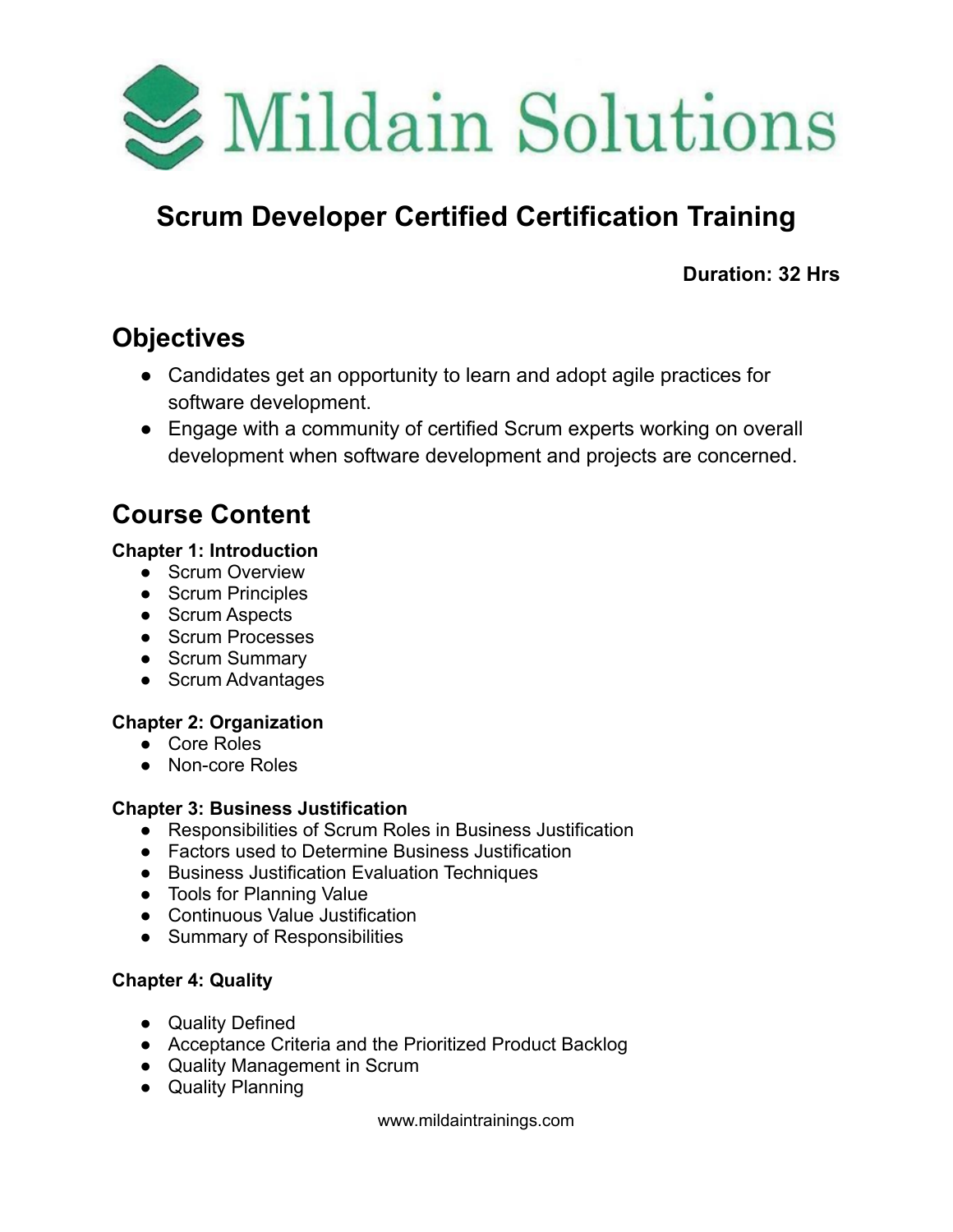

- Continuous Integration and Sustainable Pace
- Quality Control and Quality Assurance
- Summary of Responsibilities

#### **Chapter 5: Change**

- Unapproved and Approved Change Requests
- Change in Scrum
- Balancing Flexibility and Stability
- Achieving Flexibility
- Changes to a Sprint
- Impact of Expected Change on the Length of Sprint
- Managing Changes through Prioritized Product Backlog Grooming
- Managing Changes During Demonstrate and Validate Sprint

#### **Chapter 6: Risk**

- What is Risk?
- Risks and Issues
- Risk Management Procedure
- Risk Identification
- Risk Assessment
- Risk Assessment Techniques:
- Risk Mitigation
- Risk Communication
- Minimizing Risks through Scrum
- Summary of Responsibilities

#### **Chapter 7: Introduction to Scrum Project Phases**

#### **Chapter 8: Initiate Phase**

- Process 1: Create Project Vision
- Process 2: Identify Scrum Master and Stakeholder(s)
- Process 3: Form Scrum Team
- Process 4: Develop Epic(s)
- Process 5: Create Prioritized Product Backlog
- Process 6: Conduct Release Planning

#### **Chapter 9: Plan and Estimate Phase**

- Process 1: Create User Stories
- Process 2: Approve, Estimate, and Commit User Stories

www.mildaintrainings.com